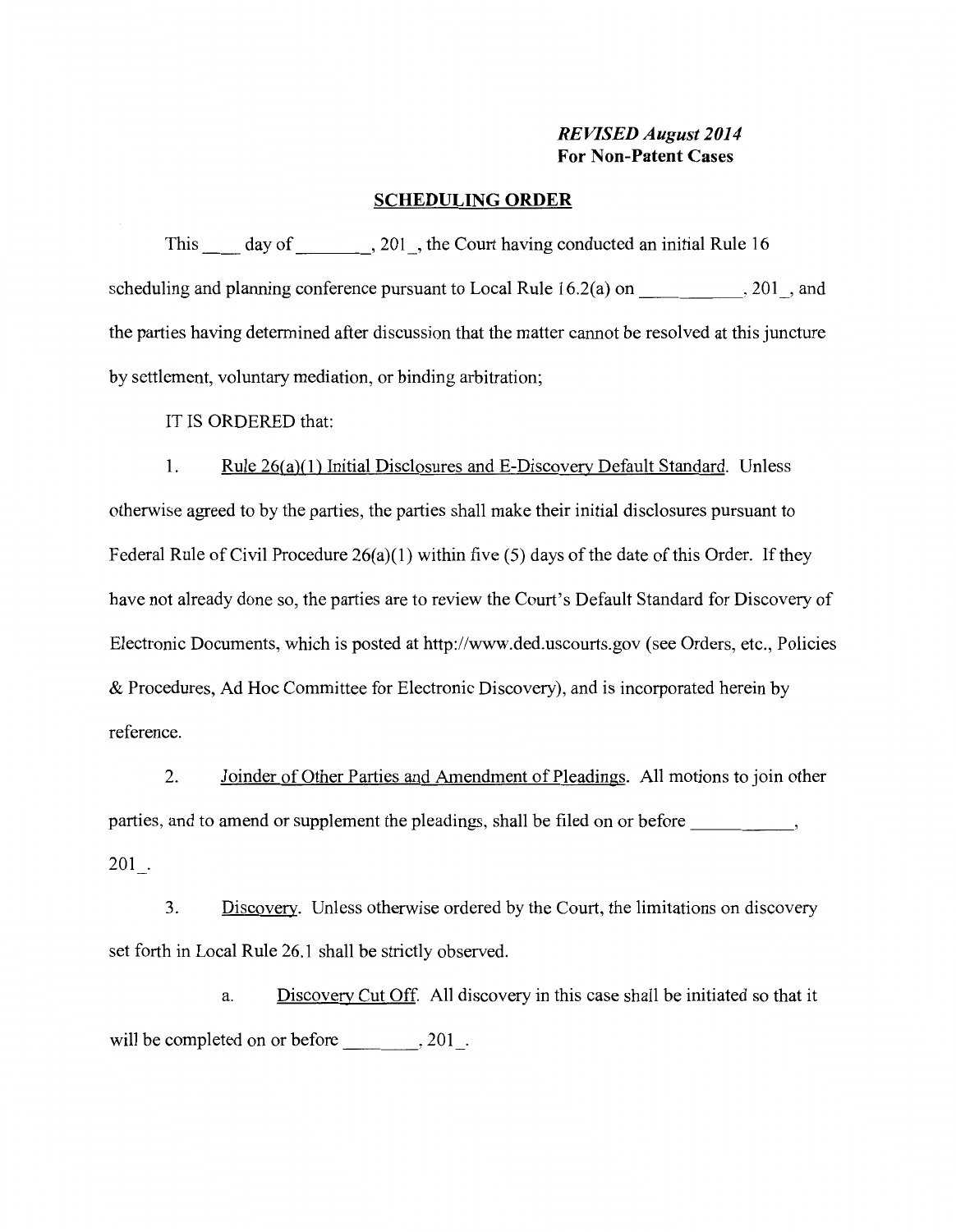b. Document Production. Document production shall be substantially complete by  $\_\_\_$ , 201 $\_\_$ .

c. Requests for Admission. A maximum of requests for admission are permitted for each side.

d. Interrogatories.

i. A maximum of interrogatories, including contention interrogatories, are permitted for each side.

ii. The Court encourages the parties to serve and respond to contention interrogatories early in the case. In the absence of agreement among the parties, contention interrogatories, if filed, shall first be addressed by the party with the burden of proof. The adequacy of all interrogatory answers shall be judged by the level of detail each party provides; i.e., the more detail a party provides, the more detail a party shall receive.

e. Depositions.

i. Limitation on Hours for Deposition Discovery. Each side is limited to a total of hours of taking testimony by deposition upon oral examination.

ii. Location of Depositions. Any party or representative (officer, director, or managing agent) of a party filing a civil action in this district court must ordinarily be required, upon request, to submit to a deposition at a place designated within this district. Exceptions to this general rule may be made by order of the Court. A defendant who becomes a counterclaimant, cross-claimant, or third-party plaintiff shall be considered as having filed an action in this Court for the purpose of this provision.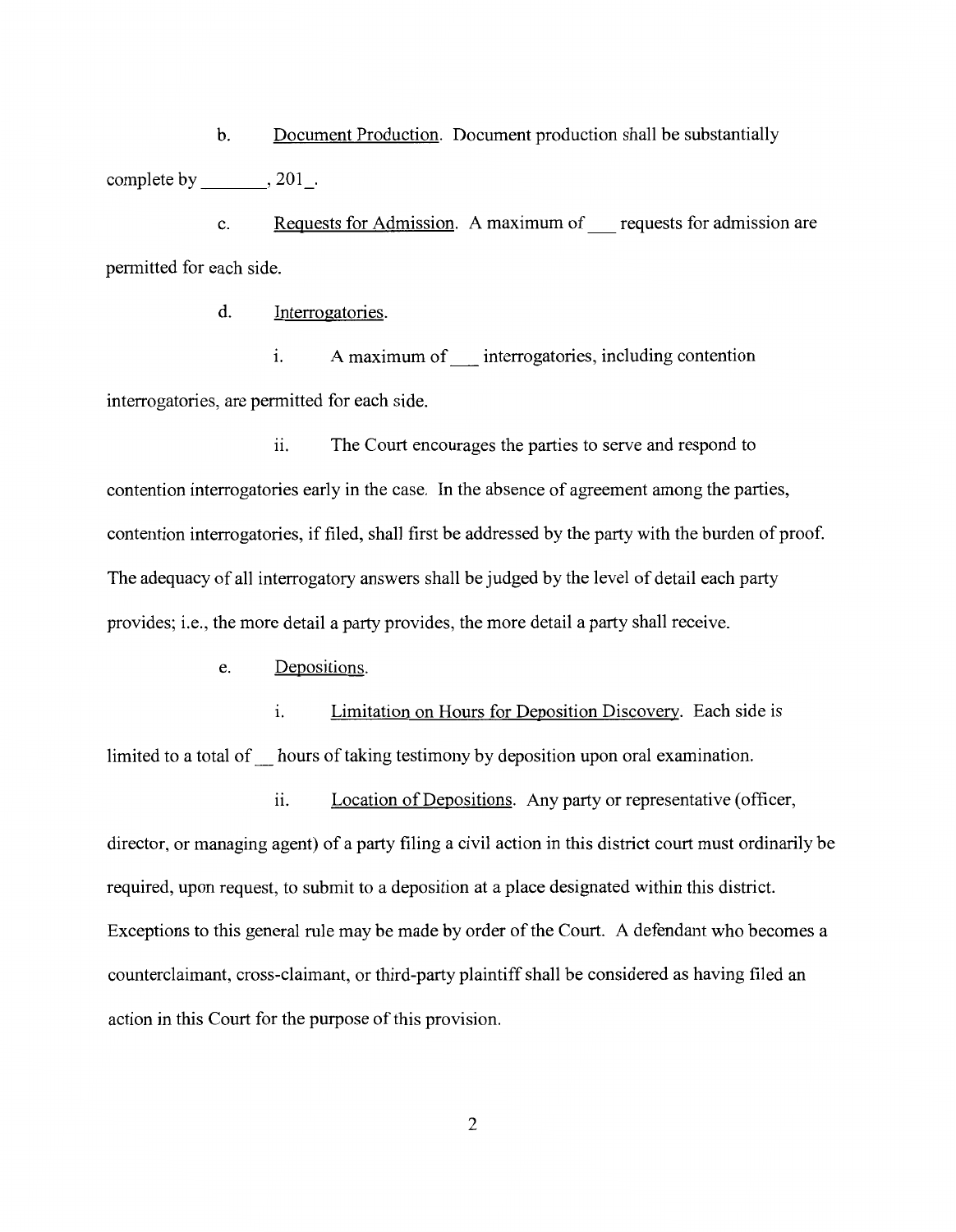### f. Disclosure of Expert Testimony.

i. Expert Reports. For the party who has the initial burden of proof on the subject matter, the initial Federal Rule 26(a)(2) disclosure of expert testimony is due on or before , 201. The supplemental disclosure to contradict or rebut evidence on the same matter identified by another party is due on or before , 201 . Reply expert reports from the party with the initial burden of proof are due on or before . No other expert reports will be permitted without either the consent of all parties or leave of the Court. Along with the submissions of the expert reports, the parties shall advise of the dates and times of their experts' availability for deposition.

ii. Objections to Expert Testimony. To the extent any objection to expert testimony is made pursuant to the principles announced in *Daubert v. Merrell Dow Pharm., Inc.,* 509 U.S. 579 (1993), as incorporated in Federal Rule of Evidence 702, it shall be made by motion no later than the deadline for dispositive motions set forth herein, unless otherwise ordered by the Court.

### g. Discovery Matters and Disputes Relating to Protective Orders.

- i. Any discovery motion filed without first complying with the following procedures will be denied without prejudice to renew pursuant to these procedures.
- ii. Should counsel find, after good faith efforts including *verbal* communication among Delaware and Lead Counsel for all parties to the dispute - that they are unable to resolve a discovery matter or a dispute relating to a protective order, the parties involved in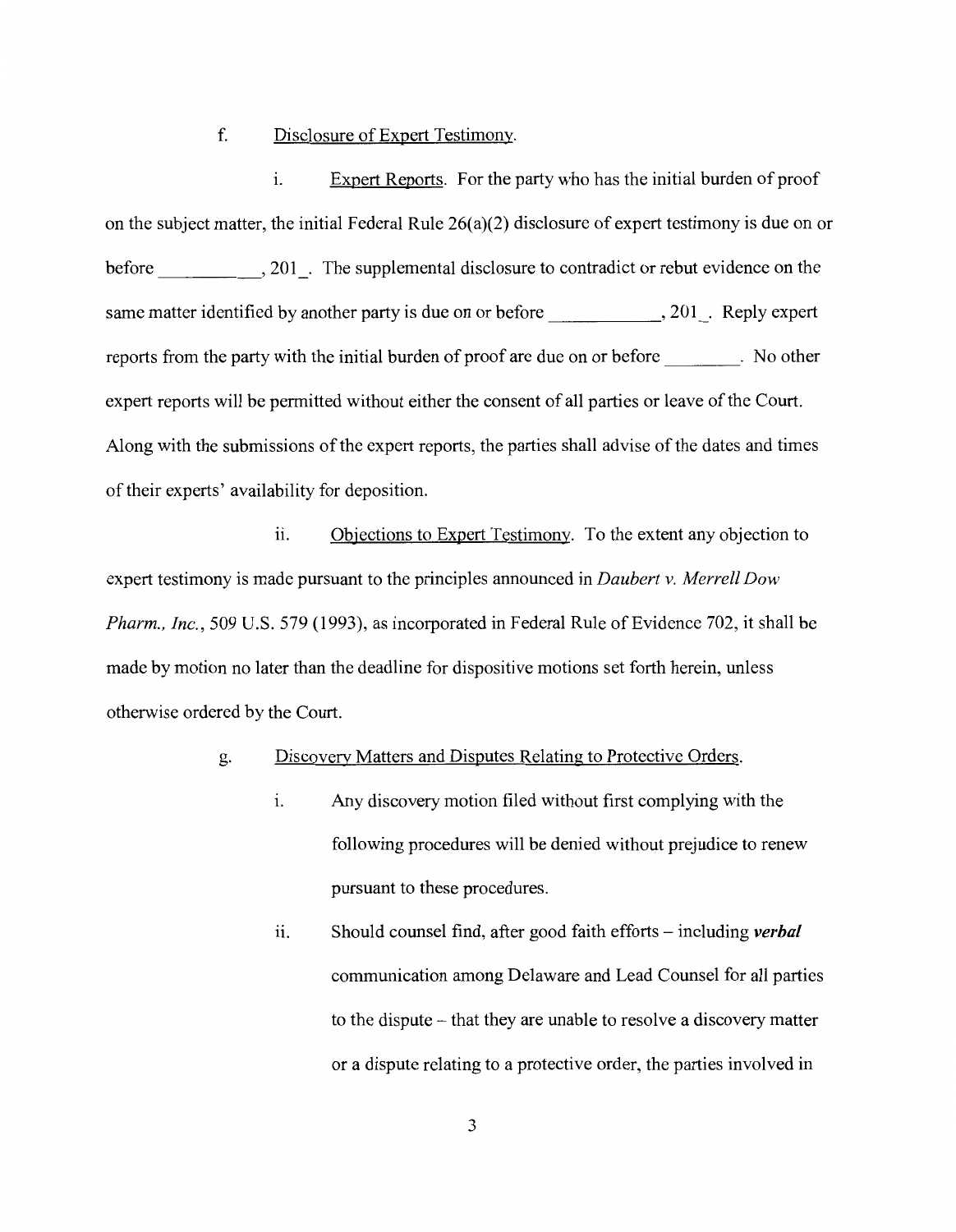the discovery matter or protective order dispute shall submit a joint

letter in substantially the following form:

Dear Judge Stark:

The parties in the abovereferenced matter write to request the scheduling of a discovery teleconference.

The following attorneys, including at least one Delaware Counsel and at least one Lead Counsel per party, participated in a verbal meet-and-confer (in person and/or by telephone) on the following date(s):

Delaware Counsel:  $\qquad \qquad$ 

Lead Counsel:

The disputes requiring judicial attention are listed below:

[provide here a non-argumentative list of disputes requiring judicial attention]

iii. On a date to be set by separate order, generally not less than fortyeight (48) hours prior to the conference, the party seeking relief shall file with the Court a letter, not to exceed three (3) pages, outlining the issues in dispute and its position on those issues. On a date to be set by separate order, but generally not less than twenty-four (24) hours prior to the conference, any party opposing the application for relief may file a letter, not to exceed three (3)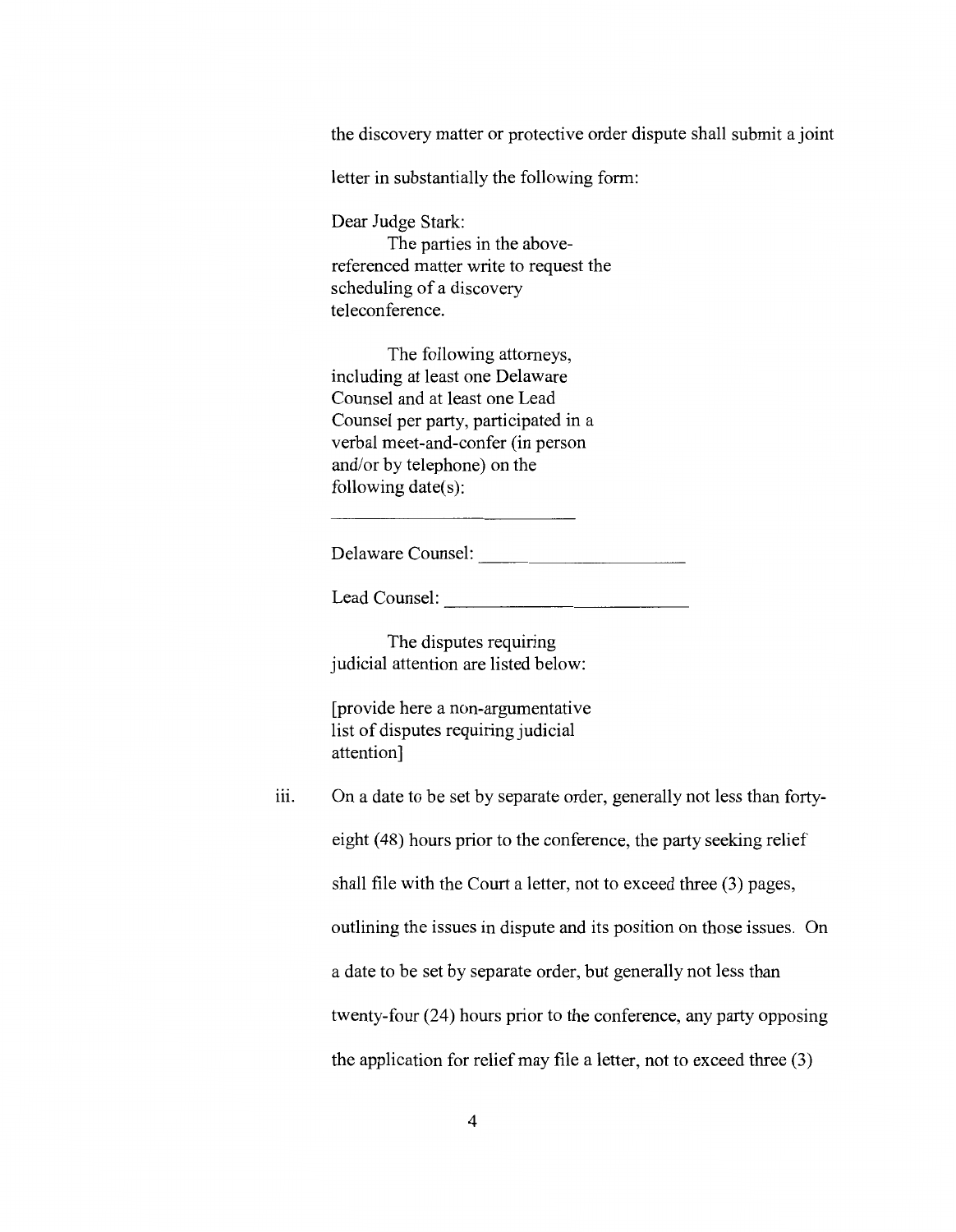pages, outlining that party's reasons for its opposition.

- 1v. Each party shall submit two (2) courtesy copies of its discovery letter and any attachments.
- v. Should the Court find further briefing necessary upon conclusion of the telephone conference, the Court will order it. Alternatively, the Court may choose to resolve the dispute prior to the telephone conference and will, in that event, cancel the conference.

#### 4. Motions to Amend.

a. Any motion to amend (including a motion for leave to amend) a pleading shall *NOT* be accompanied by an opening brief but shall, instead, be accompanied by a letter, not to exceed three (3) pages, describing the basis for the requested relief, and shall attach the proposed amended pleading as well as a "blackline" comparison to the prior pleading.

b. Within seven (7) days after the filing of a motion in compliance with this Order, any party opposing such a motion shall file a responsive letter, not to exceed five (5) pages.

c. Within three (3) days thereafter, the moving party may file a reply letter, not to exceed two (2) pages, and, by this same date, the parties shall file a letter requesting a teleconference to address the motion to amend.

5. Motions to Strike.

a. Any motion to strike any pleading or other document shall *NOT* be accompanied by an opening brief but shall, instead, be accompanied by a letter, not to exceed three (3) pages, describing the basis for the requested relief, and shall attach the document to be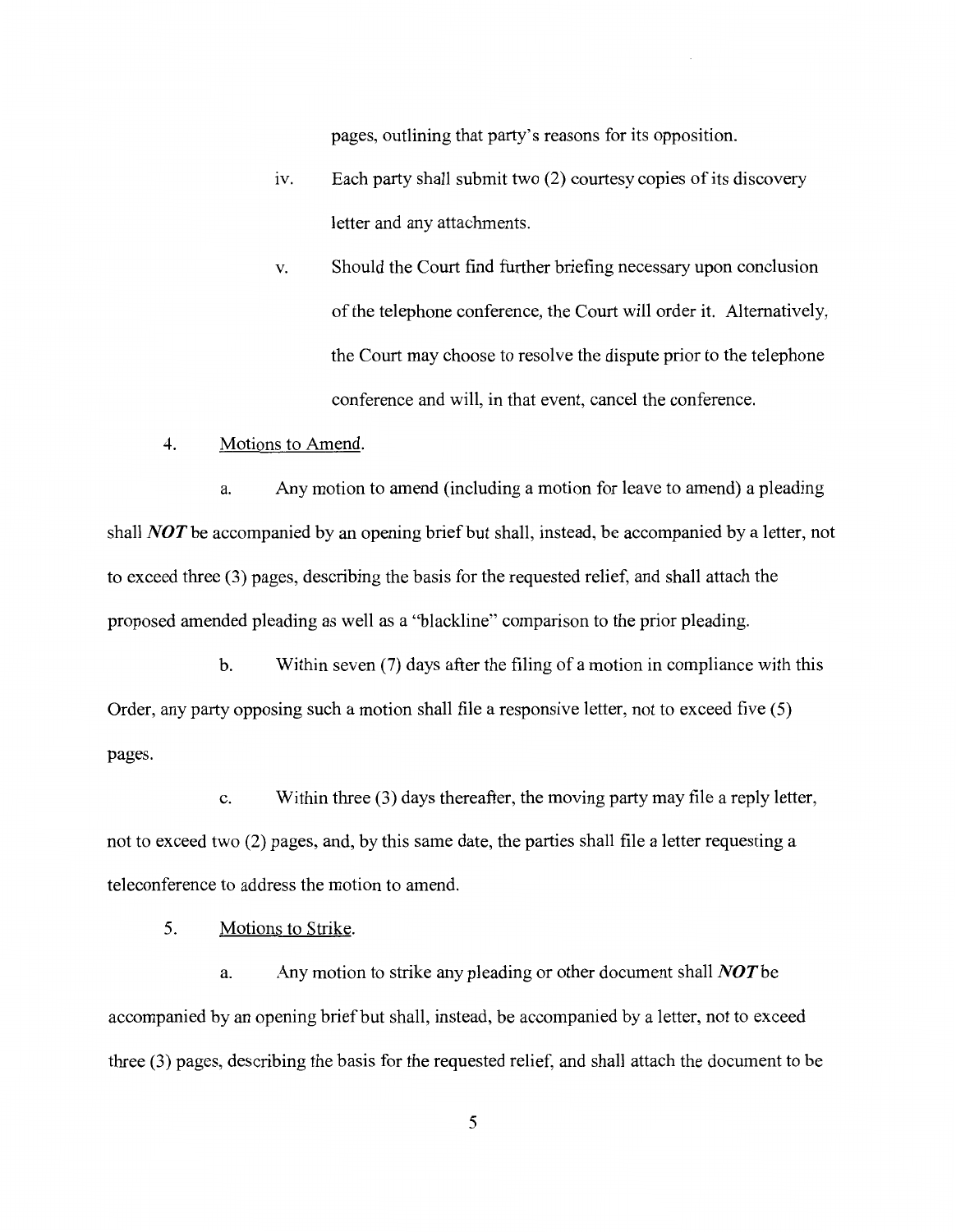stricken.

b. Within seven (7) days after the filing of a motion in compliance with this Order, any party opposing such a motion shall file a responsive letter, not to exceed five (5) pages.

c. Within three (3) days thereafter, the moving party may file a reply letter, not to exceed two (2) pages, and, by this same date, the parties shall file a letter requesting a teleconference to address the motion to strike.

6. Application to Court for Protective Order. Should counsel find it will be necessary to apply to the Court for a protective order specifying terms and conditions for the disclosure of confidential information, counsel should confer and attempt to reach an agreement on a proposed form of order and submit it to the Court within ten (10) days from the date of this Order. Should counsel be unable to reach an agreement on a proposed form of order, counsel must follow the provisions of Paragraph 3(g) above.

Any proposed protective order must include the following paragraph:

Other Proceedings. By entering this order and limiting the disclosure of information in this case, the Court does not intend to preclude another court from finding that information may be relevant and subject to disclosure in another case. Any person or party subject to this order who becomes subject to a motion to disclose another party's information designated "confidential" [the parties should list any other level of designation, such as "highly confidential," which may be provided for in the protective order] pursuant to this order shall promptly notify that party of the motion so that the party may have an opportunity to appear and be heard on whether that information should be disclosed.

7. Papers Filed Under Seal. When filing papers under seal, counsel shall deliver to the Clerk an original and one (1) copy of the papers. In accordance with section G of the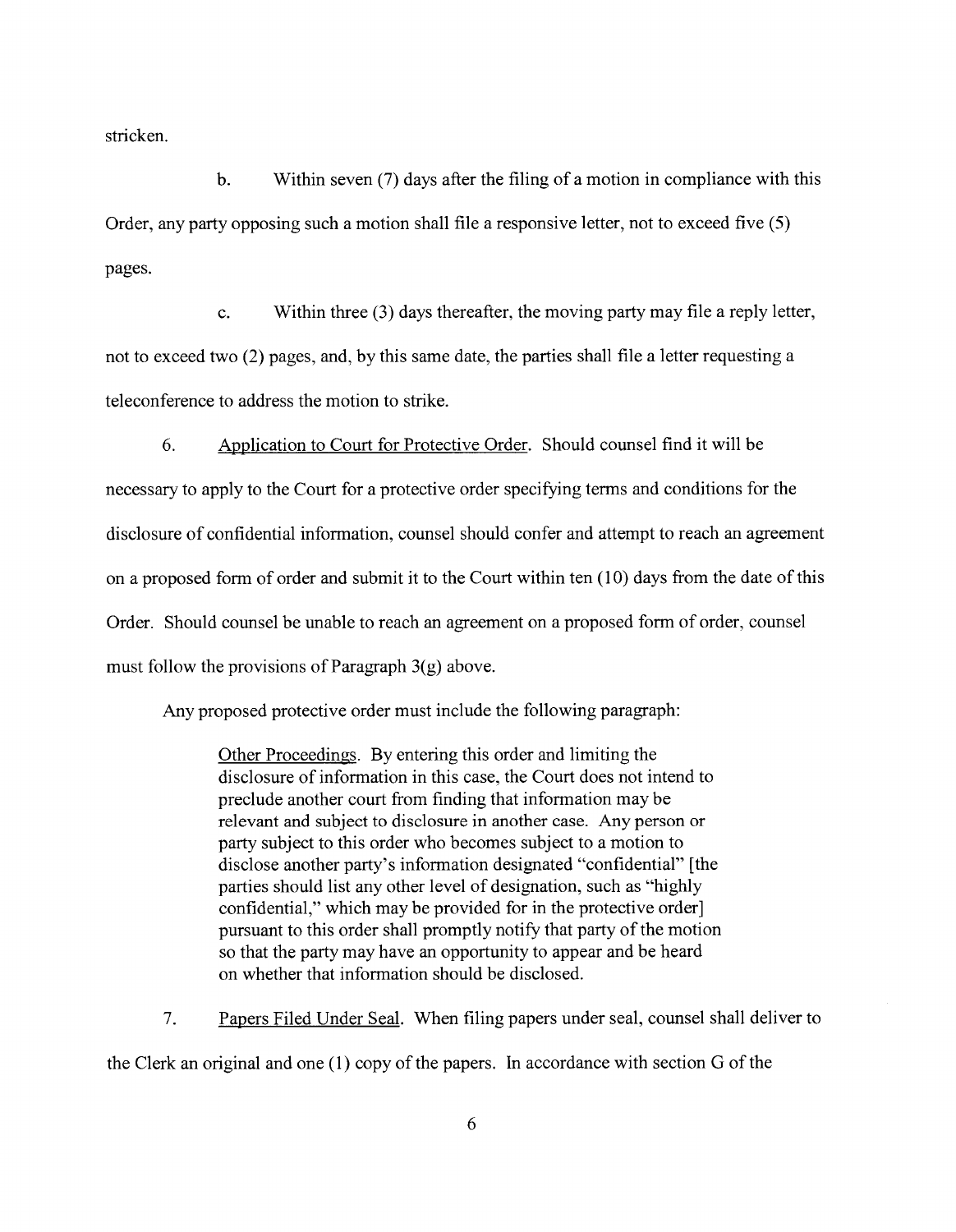Administrative Procedures Governing Filing and Service by Electronic Means, a redacted version of any sealed document shall be filed electronically within seven (7) days of the filing of the sealed document.

8. Courtesy Copies. The parties shall provide to the Court two (2) courtesy copies of all briefs and one (1) courtesy copy of any other document filed in support of any briefs (i.e., appendices, exhibits, declarations, affidavits etc.). This provision also applies to papers filed under seal.

9. ADR Process. This matter is referred to a magistrate judge to explore the possibility of alternative dispute resolution.

10. Interim Status Report. On . 201, counsel shall submit a joint letter to the Court with an interim report on the nature of the matters in issue and the progress of discovery to date. Thereafter, if the Court deems it necessary, it will schedule a status conference.

11. Case Dispositive Motions. All case dispositive motions, an opening brief, and affidavits, if any, in support of the motion shall be served and filed on or before 201 [a date approximately four months prior to the pretrial conference]. Briefing will be presented pursuant to the Court's Local Rules. No case dispositive motion under Rule 56 maybe filed more than ten (10) days before the above date without leave of the Court.

12. Applications by Motion. Except as otherwise specified herein, any application to the Court shall be by written motion filed with the Clerk. Any non-dispositive motion should contain the statement required by Local Rule 7.1.1.

13. Pretrial Conference. On 201, the Court will hold a pretrial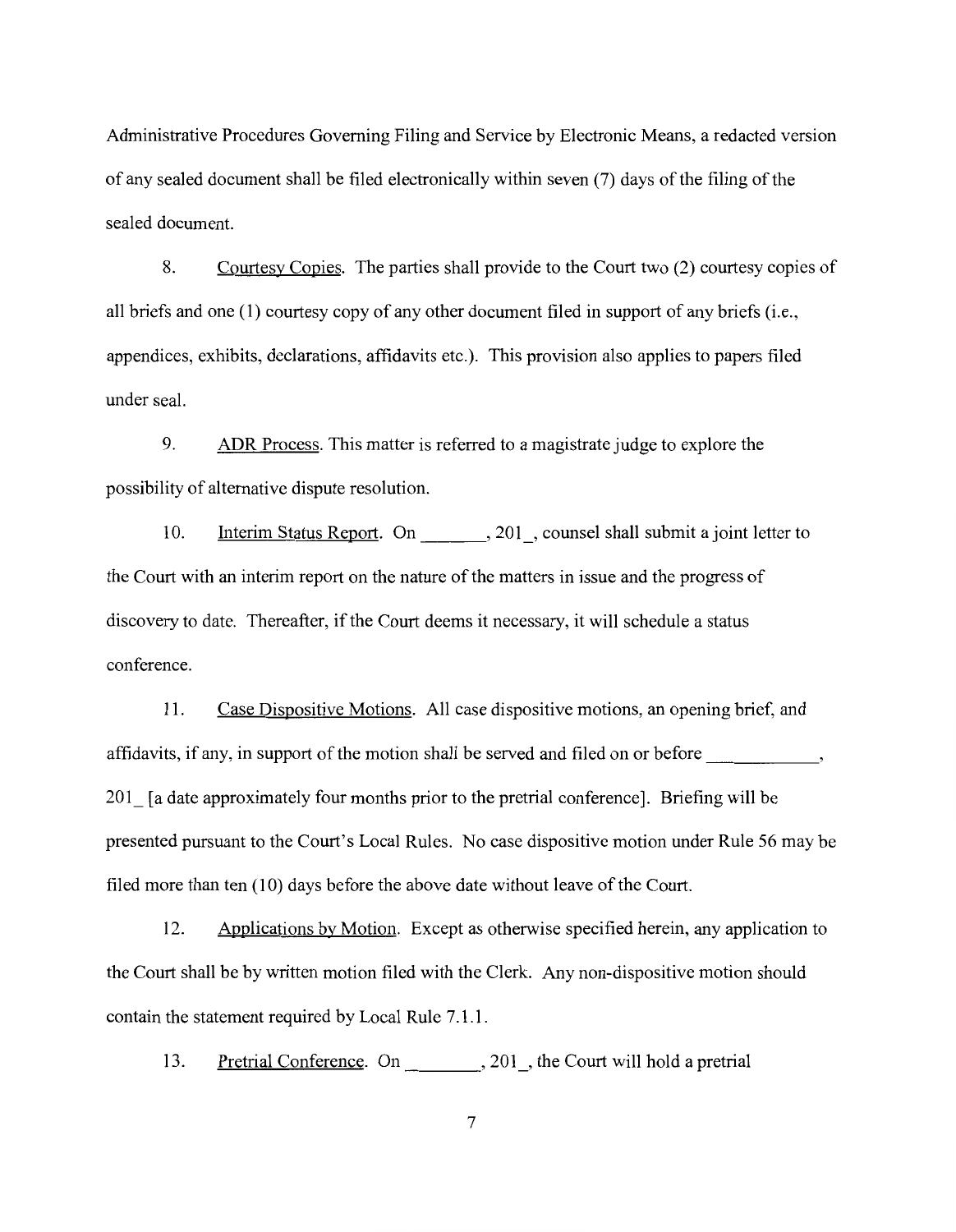conference in Court with counsel beginning at \_\_\_\_\_\_\_\_\_.m. Unless otherwise ordered by the Court, the parties should assume that filing the pretrial order satisfies the pretrial disclosure requirement of Federal Rule of Civil Procedure 26(a)(3). The parties shall file with the Court the joint proposed final pretrial order with the information required by the form of Final Pretrial Order which accompanies this Scheduling Order on or before , 201 . Unless otherwise ordered by the Court, the parties shall comply with the timeframes set forth in Local Rule  $16.3(d)(1)-(3)$  for the preparation of the joint proposed final pretrial order. The Court will advise the parties at or before the above-scheduled pretrial conference whether an additional pretrial conference will be necessary.

14. Motions *in Limine.* Motions *in limine* shall not be separately filed. All *in limine*  requests and responses thereto shall be set forth in the proposed pretrial order. Each party shall be limited to three (3) *in limine* requests, unless otherwise permitted by the Court. The *in limine*  request and any response shall contain the authorities relied upon; each *in limine* request may be supported by a maximum of three (3) pages of argument and may be opposed by a maximum of three (3) pages of argument, and the party making the *in limine* request may add a maximum of one (1) additional page in reply in support of its request. If more than one party is supporting or opposing an *in limine* request, such support or opposition shall be combined in a single three (3) page submission (and, if the moving party, a single one (1) page reply), unless otherwise ordered by the Court. No separate briefing shall be submitted on *in limine* requests, unless otherwise permitted by the Court.

15. Jury Instructions, Voir Dire, and Special Verdict Forms. Where a case is to be tried to a jury, pursuant to Local Rules 47 and 51 the parties should file (i) proposed voir dire,